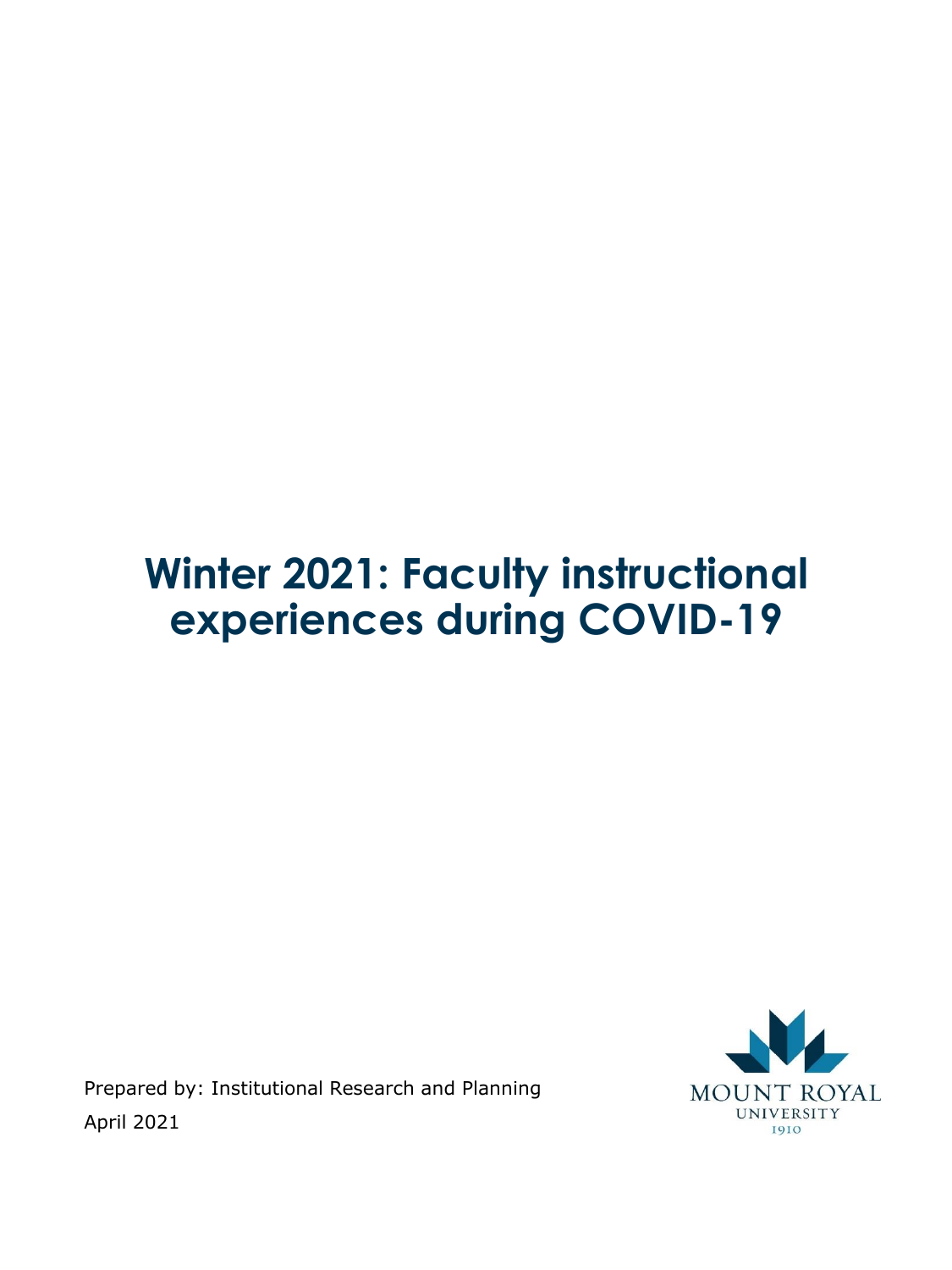# **Overview of instructional questions and survey methodology**

In the fall and winter administrations of the *Employee COVID Impact Survey*, faculty were asked a subset of questions about their instructional experiences during the COVID-19 situation. These questions were automatically displayed for respondents whose primary employee role was 'Faculty' in Banner.

The winter survey was available for employees to complete from March 23 to April 4, 2021. Excluding individuals on a long-term unpaid leave, all faculty were invited to participate in the survey. Of the 779 faculty invited to participate, 266 answered the instructional questions, yielding a 34% response rate for these items.

As a screening question, faculty were asked if they had taught at least one course since MRU transitioned to remote delivery in response to the pandemic. Faculty who indicated they had not taught during this time (6% of respondents) were taken to another section of the survey.

Survey items were kept the same as much as possible between the fall and winter questionnaires. In doing so, it was possible to conduct a comparative analysis of results for the instructional questions. Analysis showed no differences in faculty members' perspectives about teaching during the pandemic between semesters. In light of these findings, this report only focuses on results from the winter survey.

# **Summary of results**

- Forty per cent of faculty said they were satisfied with the support they had received from MRU to prepare their courses for remote learning. By faculty, Health, Community and Education instructors were more likely to say they were satisfied with the support they had received than other instructors (52% vs. 37%).
- Faculty found it most challenging to foster relationships with their students when teaching remotely (79%), followed by translating lessons or activities to the remote environment (71%).
- Instructors were least likely to report they found it challenging to become comfortable with the online tools and applications needed for remote learning, with 45% who said they found it very or moderately challenging to do so.
- A majority of faculty said they would like more training about increasing student engagement and participation in their courses when teaching remotely (67%).
- About one in two faculty said they would like support or training in the following areas: best practices for administering exams in a remote environment (49%), best practices for assessing student work (48%), and using remote learning technologies (48%).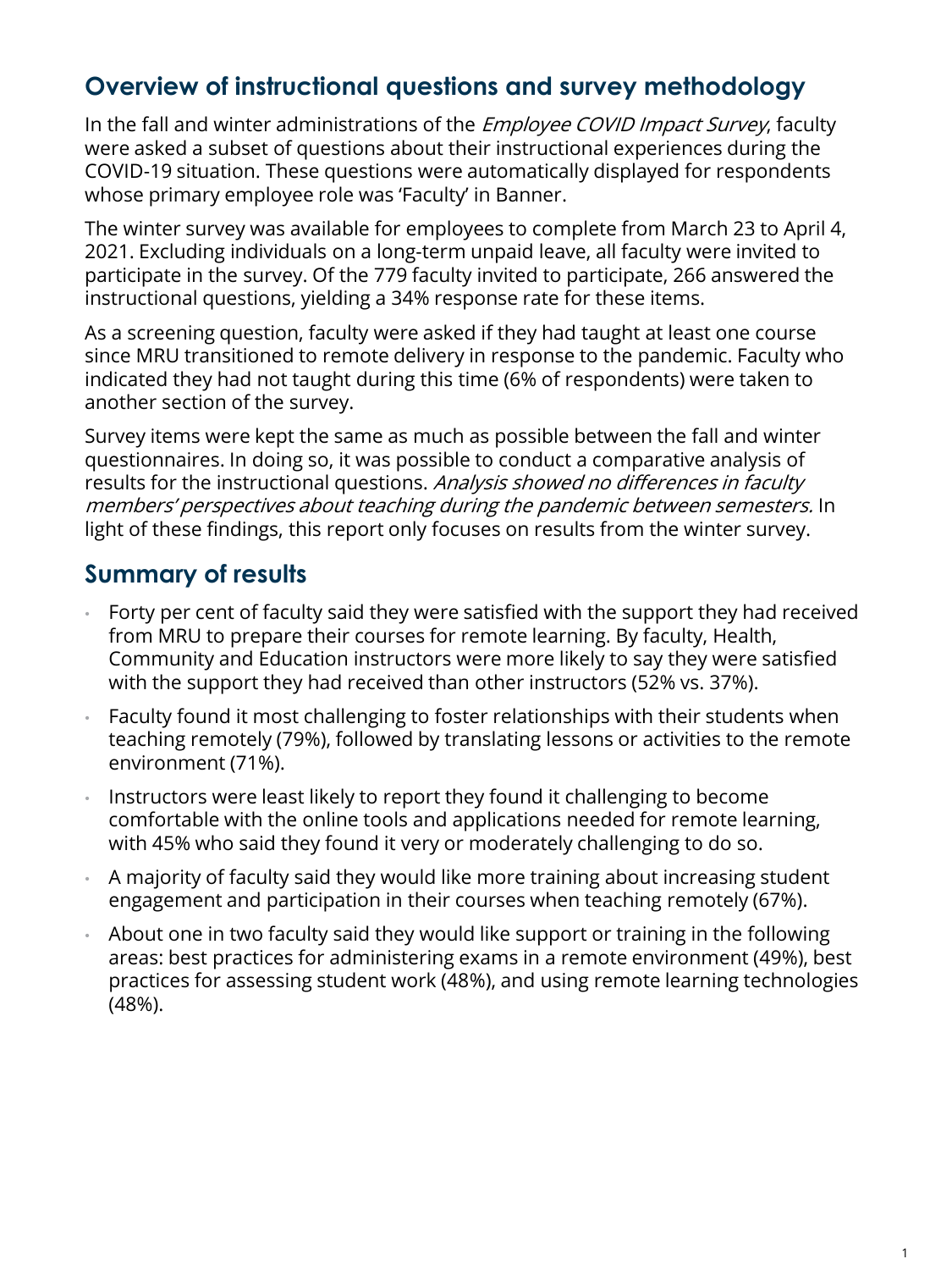### **In the winter, two in five faculty said they were satisfied with the support they had received from MRU to prepare their classes for remote learning.**

Institutionally, 40% of faculty said they were satisfied with the support they had received from MRU to prepare their classes for remote learning. One in three faculty (34%) said they were dissatisfied with the support they had received, and 26% had a neutral opinion.

Health, Community and Education faculty members were overall more likely than other faculty to report being satisfied with the support received (52% compared with 37%).

#### One in three faculty members in the Faculty of Arts and the Faculty of Science and Technology said they were satisfied with the support they had received from MRU to prepare their classes for remote learning.



Very satisfied/satisfied Neutral Very dissatisfied/dissatisfied Mean

\*Responses from faculty in the Library and Wellness Services were combined due to small sample sizes. Since the combined sample size is very small, it is more challenging to identify significant differences in results between these respondents and instructors from other areas. <sup>2</sup>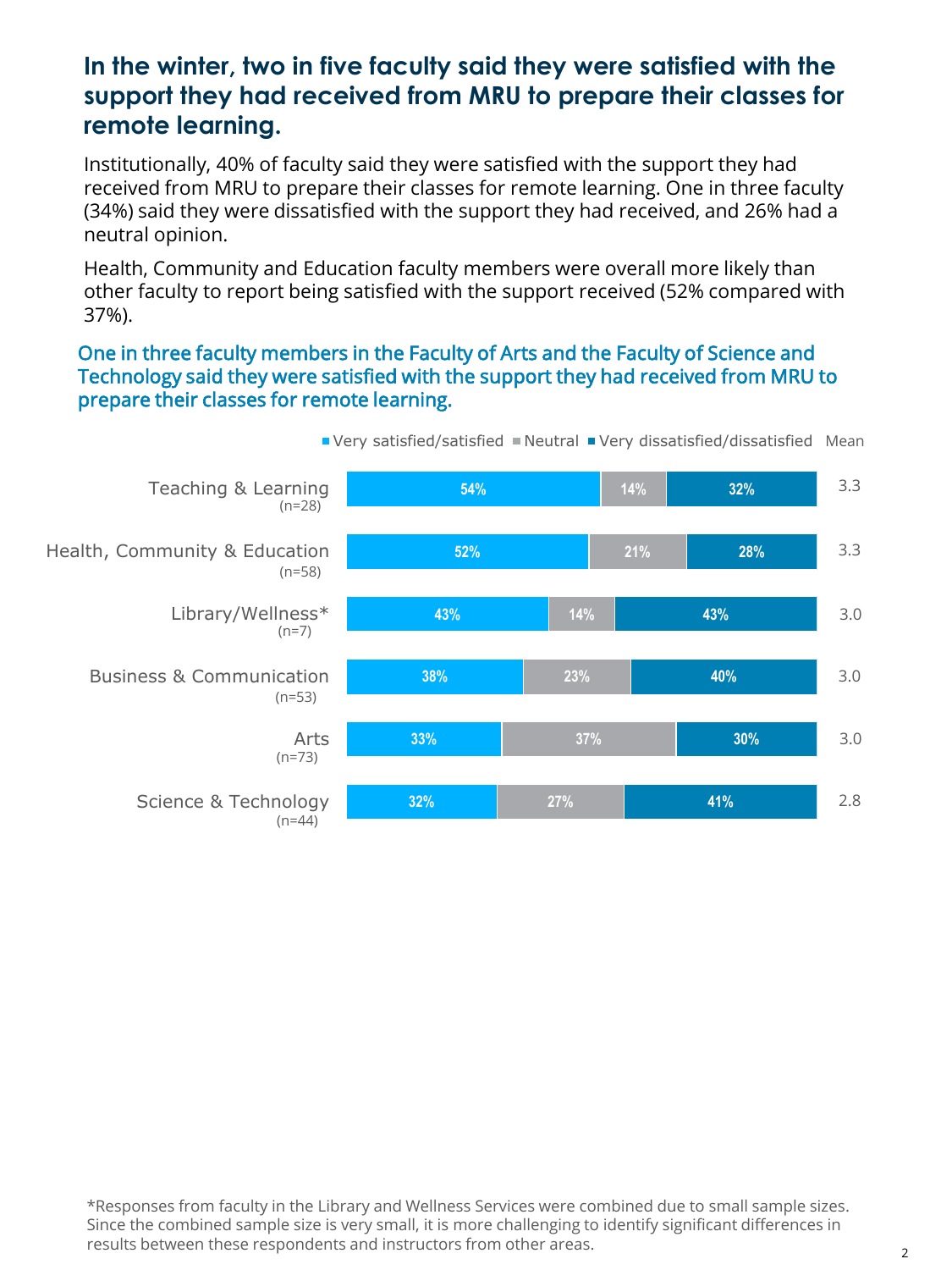## **Nearly four in five faculty said they found it challenging to foster relationships with their students when teaching remotely.**

When asked how challenging they found it to teach remotely across nine different areas, two areas were identified as being most challenging for faculty. First, 79% of faculty said they found it very or moderately challenging to foster relationships with the students in their courses. Almost one in two faculty members (48%) said they found this aspect of teaching remotely to be very challenging. Second, 71% of faculty said they found it challenging to translate their lessons or activities to the remote environment.

Science and Technology faculty found it more challenging than their colleagues to administer exams remotely (84% vs. 60%), translate lessons or activities for the remote environment (84% vs. 70%), and understand how to assess student learning in a remote environment (73% vs. 54%). Compared with faculty outside of their area, Arts faculty were more likely to say they found it challenging to facilitate discussions about course topics through live course discussions or discussion boards when teaching remotely (79% vs. 64%).

#### Faculty members were least likely to say their found it challenging to become comfortable with the online tools or applications needed for remote learning.

|                                                                                     | Very/moderately challenging |     | Slightly/not challenging |           | Mean |
|-------------------------------------------------------------------------------------|-----------------------------|-----|--------------------------|-----------|------|
| Fostering relationships with the<br>students in your courses                        | 48%                         |     | 31%                      | 3%<br>17% | 3.2  |
| Translating lessons or activities to the<br>remote environment                      | 28%                         | 44% | 23%                      | 5%        | 2.9  |
| Facilitating course discussions through<br>live sessions or discussion boards       | 33%                         | 36% | 21%                      | 11%       | 2.9  |
| Finding digital replacements for face-<br>to-face learning/collaboration activities | 30%                         | 38% | 25%                      | 8%        | 2.9  |
| Administering exams in a remote<br>environment                                      | 36%                         | 28% | 20%                      | 16%       | 2.8  |
| Understanding how to assess student<br>learning in a remote environment             | 23%                         | 35% | 31%                      | 12%       | 2.7  |
| Helping students with using required<br>technologies/applications                   | 19%                         | 32% | 35%                      | 14%       | 2.6  |
| Becoming comfortable with online<br>tools/applications for remote learning          | 11%                         | 34% | 36%                      | 18%       | 2.4  |

\*In the student survey, Science and Technology students were less comfortable than other students with taking proctored exams online (see student report page 7).  $\frac{3}{3}$ 

(n≈266)